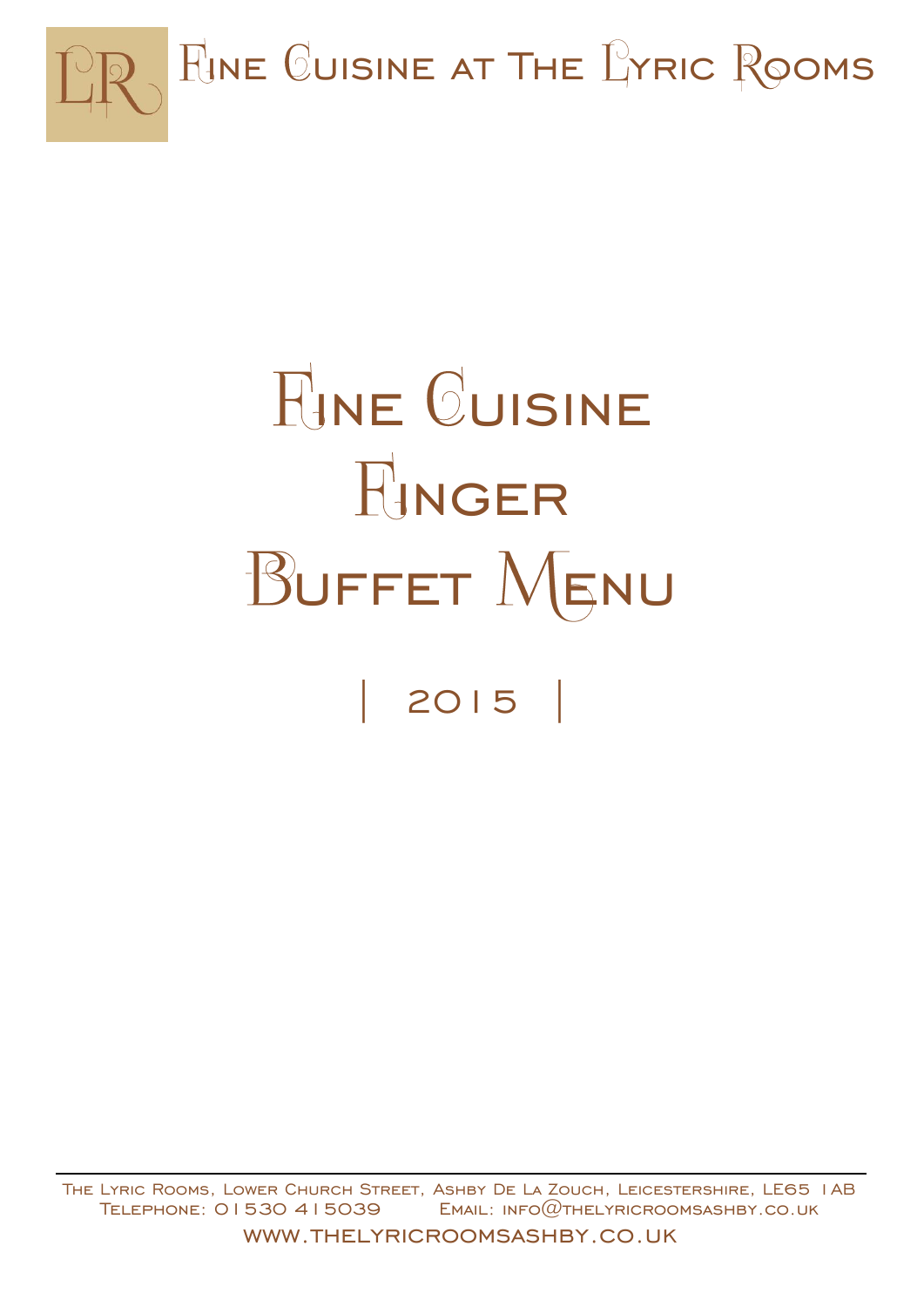

 $F_{JNE}$  Cuisine at The  $L$  $YRIC$  Rooms

#### Sandwich Platters

Traditional Roasted Ham and Mustard Ham and Cream Cheese Bacon Beef Tomato and Cos Lettuce Flaked Tuna and Crab with Lemon Mayonnaise Tuna Bound With Cream Cheese and Red Onion Tuna and Cucumber with Mayonnaise Salmon, Cucumber and Dill with Lemon Mayonnaise Pink Salmon With Chives Bound With Mayonnaise Cheddar Cheese with Onion Chutney and Lettuce Cheddar and Appleslaw Cheddar Cheese, Rocket and Cheery Tomato Cheese and Spring Onion Bound With Mayonnaise Free Range Egg Bound with Rocket and Mayonnaise Traditional Egg and Cress Mayonnaise Cream Cheese, Tomato and Rocket Humous and Salad Roasted Red Pepper and Mozzarella Cheese All Sandwiches Below Are Charged At an Addition 35p per Head Traditional Roast Beef with Mustard or Horseradish

Roast Ham and Egg Mayonnaise

Cured Ham and Cheddar Cheese With Tomato Relish

Cajun Chicken with Dressed Salad

The Lyric Rooms, Lower Church Street, Ashby De La Zouch, Leicestershire, LE65 1AB  $TELEPHONE: O153O 415039$   $EMAIL: INFO@THELYRICROOMSASHBY. CO. UK$ www.thelyricroomsashby.co.uk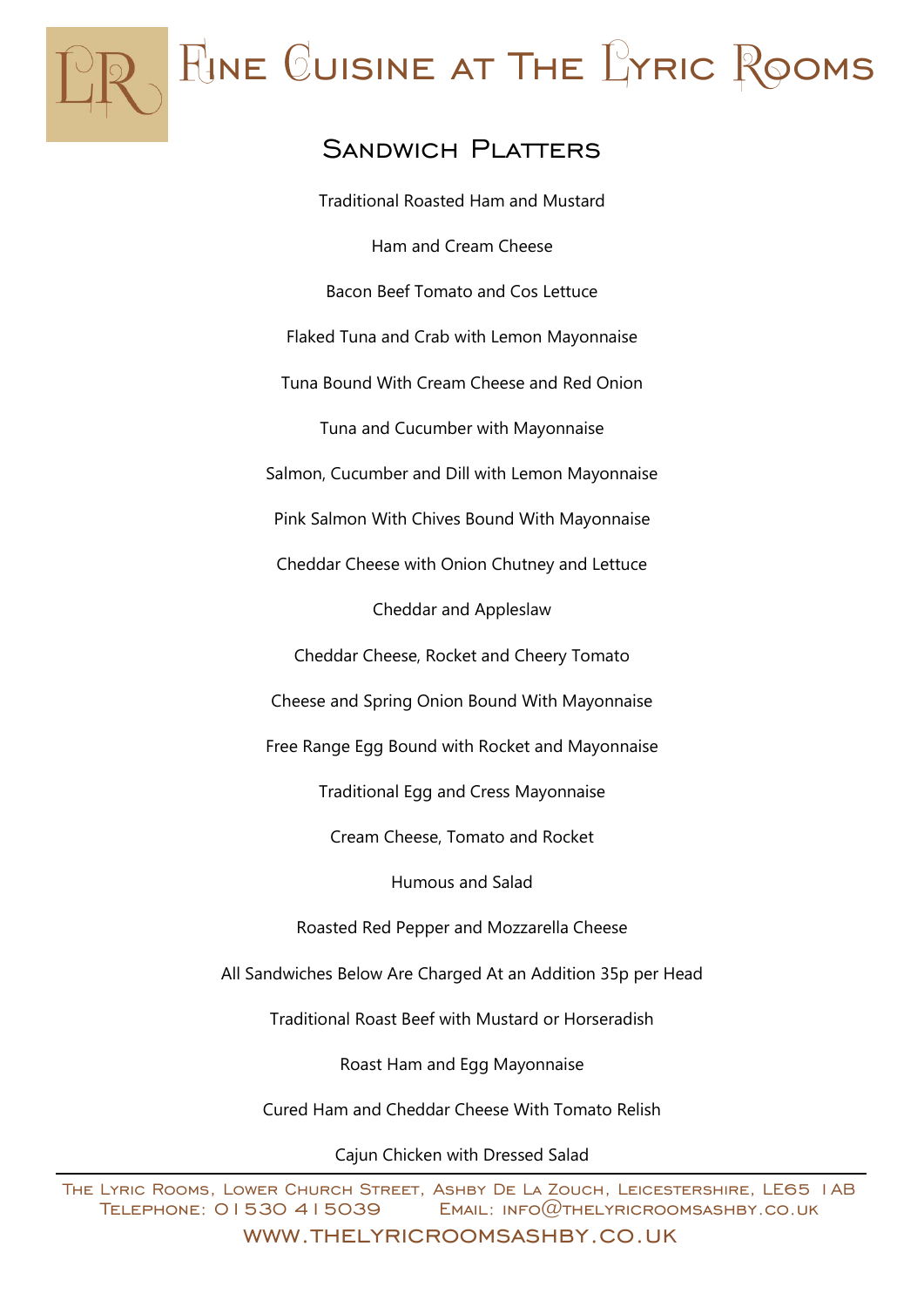

Chicken Tikka with Roasted Red Pepper and Mayonnaise

Corn Fed Chicken with Fresh Mango

Scottish Smoked Salmon with Cream Cheese

Fresh Water Prawn with Dill and Lime Mayonnaise

Traditional Smoked Salmon and Cracked Black Pepper

Cured Ham with Rocket and Brie

Roasted Vegetable with Feta

French Brie and Crispy Bacon with Rocket, Cherry Tomato and Cranberry

Regular Platter (3 Fillings on White and Brown Bread) - £3.70 per Head (Inc. V.A.T. at 20%) Deluxe Platter (4 Fillings on White, Granary and Open Rolls) - £4.50 per Head (Inc. V.A.T. at 20%)

#### **SAVOURIES**

Chipolata Pork Sausages Baked With Coarse Grain Mustard and Clear Honey

Lincolnshire Sausage Wrapped In Puff Pastry Glazed With Italian Cheese

Pigs in Blankets

Chicken Drumstick Marinated In Five Spice, Soy and Honey

Melton's Individual Pork Pie

Indian Style Chicken Kebabs

Assorted Quiches with Various Fillings

Assorted Bruschetta and Crostini (Fig & Rocket, Crab & Lemon, Goats Cheese and Red Pepper, Various Pates)

Baked Spinach and Feta Filo Moneybags

Traditional Indian Savouries Served With Mango Chutney (Onion Bhajis, Samosas Andpakoras)

The Lyric Rooms, Lower Church Street, Ashby De La Zouch, Leicestershire, LE65 1AB  $TELEPHONE: O153O 415039$   $EMAIL: INFO@THELYRICROOMSASHBY. CO. UK$ 

www.thelyricroomsashby.co.uk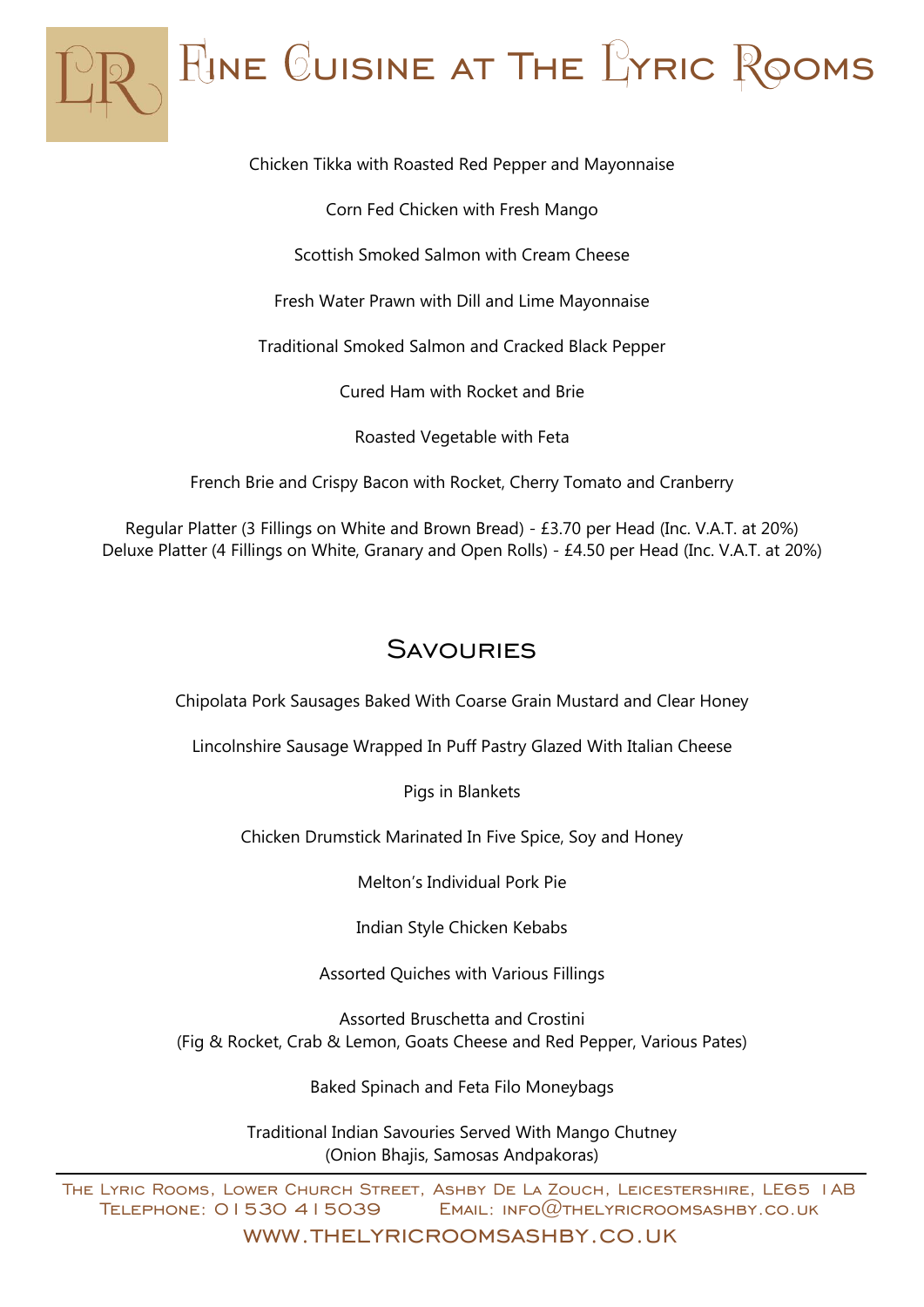

Traditional Dim Sum (Shaomai, Wontons, Spring Roll, Vegetable Samosas) Lightly Seasoned Potato Wedges Served With Sour Cream and Garlic Dips Selection of Healthy Crudités with a Trio of Dipping Sauces Vol Au Vents Filled With Vegetarian Fillings Chicken Satay with a Peanut Dressing A Selection of Crisps Snacks and Tortilla Chips with Various Dips Homemade Fresh Pizzas with a Tangy Tomato Sauce and Various Toppings Goujons of Chicken Breast in a Light Tempura Batter with a Sweet Chilli Sauce Goujons of Bread crumbed Plaice Served with Tartar Sauce Local Mushrooms Filled With Chefs Own Pate and Lightly Battered Wild Mushroom and Parmesan Tartlets Chicken Pieces Marinated In Seasame and Honey Served With Mango Chutney Cherry Tomato Basil and Mozzarella Skewers Soft Prunes Wrapped With Smoked Bacon A Mixture of Cheese and Pineapple and Brie and Black Grape on Sticks Tangy Spare Ribs Braised In a Traditional Bbq Sauce

Price: - £1.20 per Head (Inc. V.A.T. At 20%)

Items Marked With A \* Require Heating.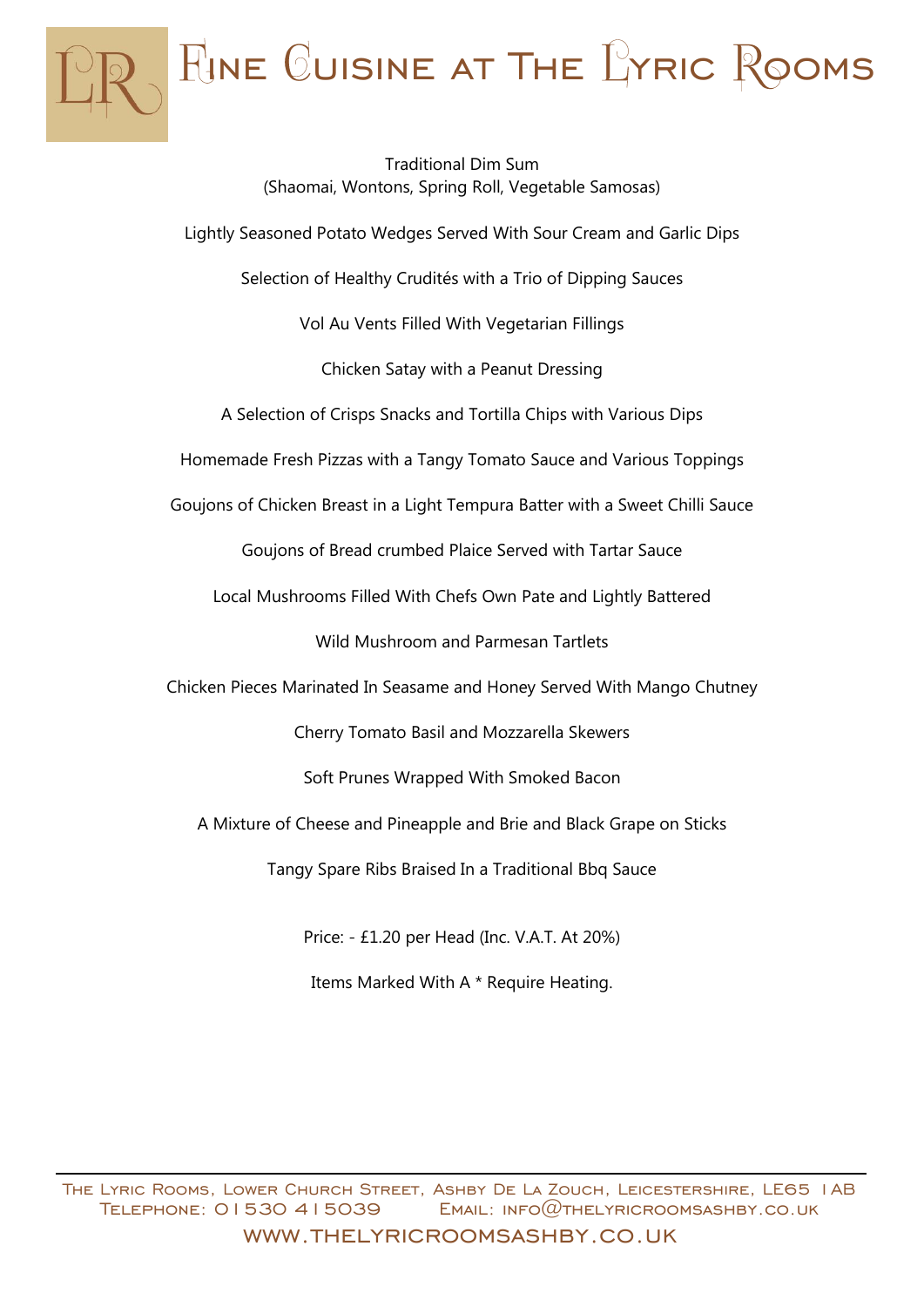

 $F_{JNE}$  Cuisine at The  $L$ Yric Rooms

# Finger Sweets

Chocolate Boston Brownies

Chocolate Chip Shortbread

Mini Chocolate Éclairs

Brandy Snap Cigars Filled With Fresh Cream and Raspberries

Raspberry and Almond Slice

Viennese Biscuits

Chocolate Choux Buns

Homemade Fruit and Plain Scones with Fresh Cream and Fruit Compote

Mixed Fruit Crudités with Various Fruit Dipping Sauces

Fresh Strawberries Dipped In Dark and Milk Chocolate

Traditional Mini Tangy Lemon Meringue Tarts

Homemade Baby Meringues Topped With Chantilly Cream and Fruit

Mini Short Pastry Tartlets Filled With Seasonal Berries and Fresh Cream

Selection of Locally Homemade Sponges (Lemon, Chocolate, Coffee, Victoria Sponge)

Or

Chocolate Fountain with Fruit and Marshmallows Maximum of 30 People - £1.20 per Head

Price: - £1.20 per Head (Inc. V.A.T. At 20%)

The Lyric Rooms, Lower Church Street, Ashby De La Zouch, Leicestershire, LE65 1AB  $TELEPHONE: O153O 415039$   $EMAIL: INFO@THELYRICROOMSASHBY. CO. UK$ www.thelyricroomsashby.co.uk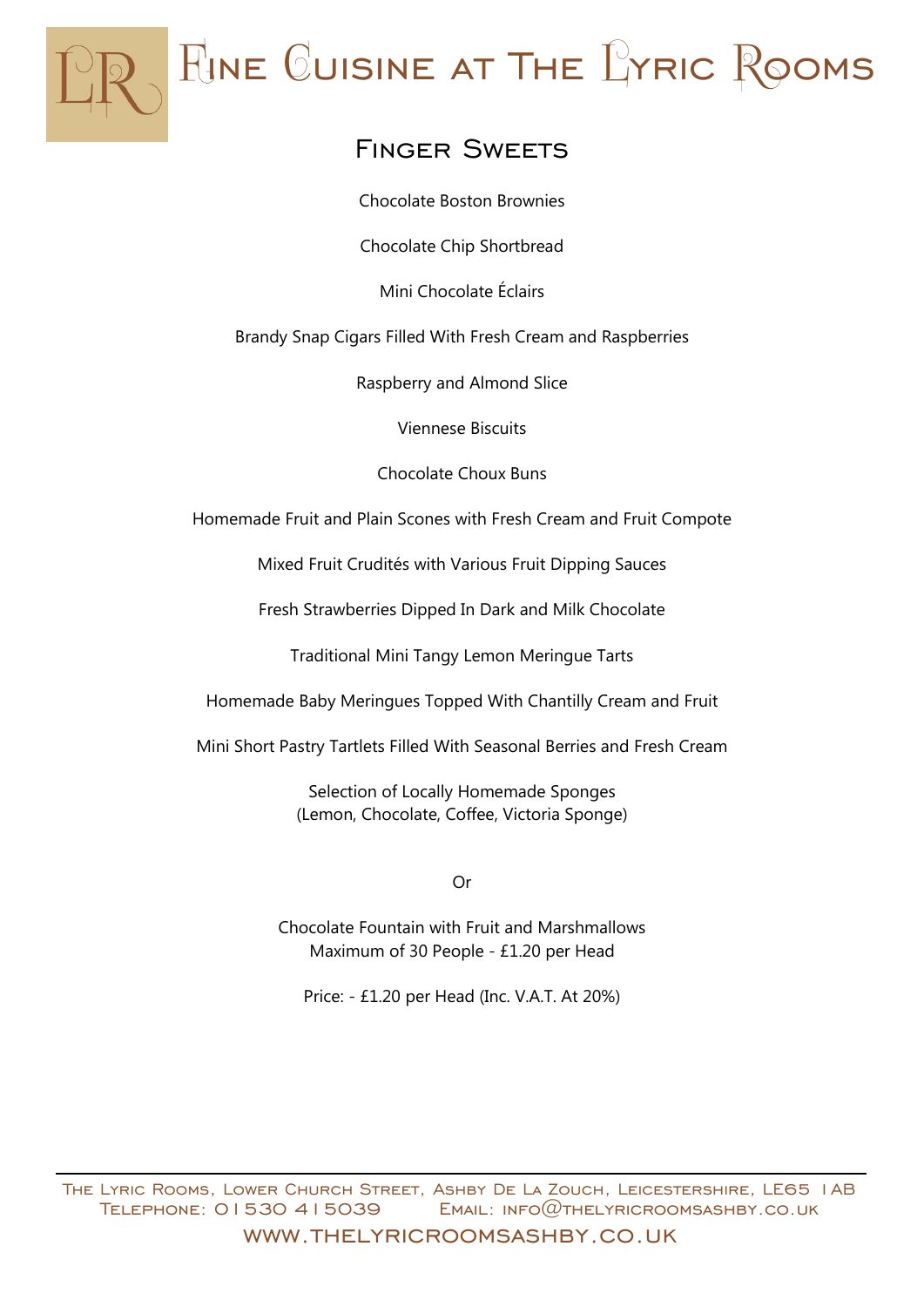

# Sample Menu

Traditional Roasted Ham and Mustard Salmon, Cucumber and Dill with Lemon Mayonnaise Free Range Egg Bound with Rocket and Mayonnaise \*\*\*

Chipolata Pork Sausages Baked With Coarse Grain Mustard and Clear Honey Vol Au Vents Filled With Vegetarian Fillings Lightly Seasoned Potato Wedges Served With Sour Cream and Garlic Dips Selection of Healthy Crudités with a Trio of Dipping Sauces \*\*\*

Homemade Baby Meringues Topped With Chantilly Cream and Fruit Mini Chocolate Éclairs

Price: - £10.90 per Head (Inc. V.A.T. At 20%)

Please Note: There is a Minimum Order Value of £8.50 per Head

Price Effective from 1.1.15 – 30.12.2015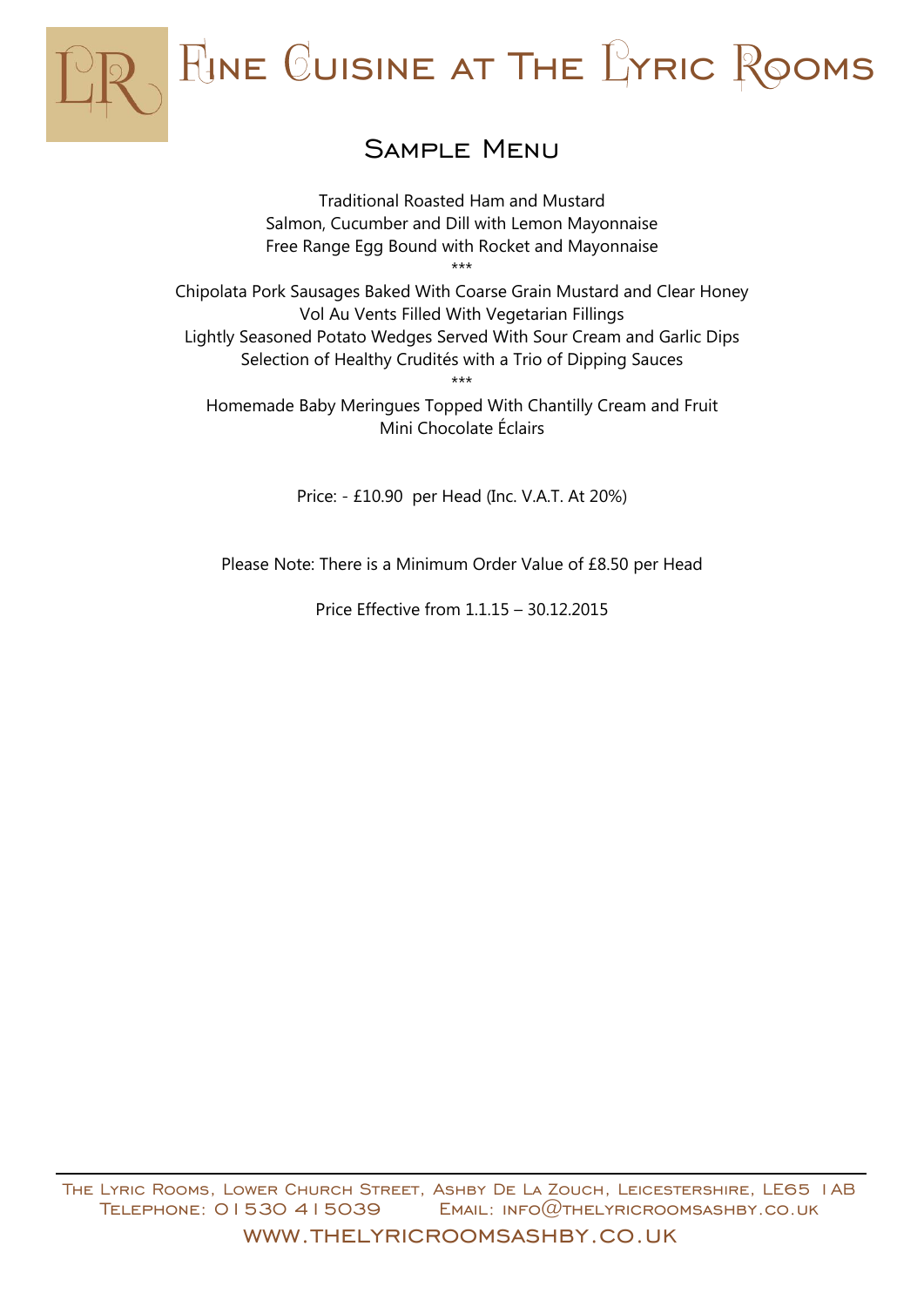$F_{JNE}$  Cuisine at The  $L$  $YRIC$   $R$  $QOMS$ 

## Function Information

- 1. There is a room hire charge of £130.00 with all Finger Buffet menus.
- 2. Speciality dietary meals are available upon request.
- 3. Seating capacity is 150 people.
- 4. All prices include V.A.T. and are meant as a guide only. A firm quotation will be given once details are finalised. Final numbers are required 48 hours prior to the event and will be invoiced accordingly.
- 5. Our price includes:
- a. A bud vase with fresh flowers on each table.
- b. Colour of your choice for the serviettes.
- c. Full bar facilities until 12.00pm
- d. Use of our PA system

We can supply balloons (cluster of three) at £8.00 per table Three arm candelabra with candles at £8.00 each Disco at £180.00.

- 6. Children under 10 will be charged at half price.
- 7. Free car parking is available on the street and at the car park on South Street (evenings only) special parking arrangements at Manor House School can be made on request.
- 8. Payment of account to be received 14 days from receipt of invoice.

### CONDITIONS OF HIRE

- 1. The Lyric Rooms has a maximum capacity of 150 people as stated by the Fire Regulations.
- 2. If catering of any description is required then it has to be provided by Fine Cuisine.
- 3. Any damage to the property is to be paid for by the party organiser.

5. Fine Cuisine takes no responsibility for loss, injury death or damage caused by the Hirer arising directly out of The Hirers use of the Owners facilities.

- 6. Cancellation procedure refund of any monies paid will be subject to the discretion of Fine Cuisine.
- 7. Last orders from the bar are at 11.45 with the bar closing at 12.00pm.
- 8. The disco must finish at 12.00pm promptly.

9. The Lyric Rooms is surrounded by residential property – PLEASE ASK YOUR GUESTS TO LEAVE THE PREMISES QUIETLY.

The Lyric Rooms, Lower Church Street, Ashby De La Zouch, Leicestershire, LE65 1AB TELEPHONE:  $01530415039$  Email:  $INFO@THELYRICROOMSASHBY.CO.UK$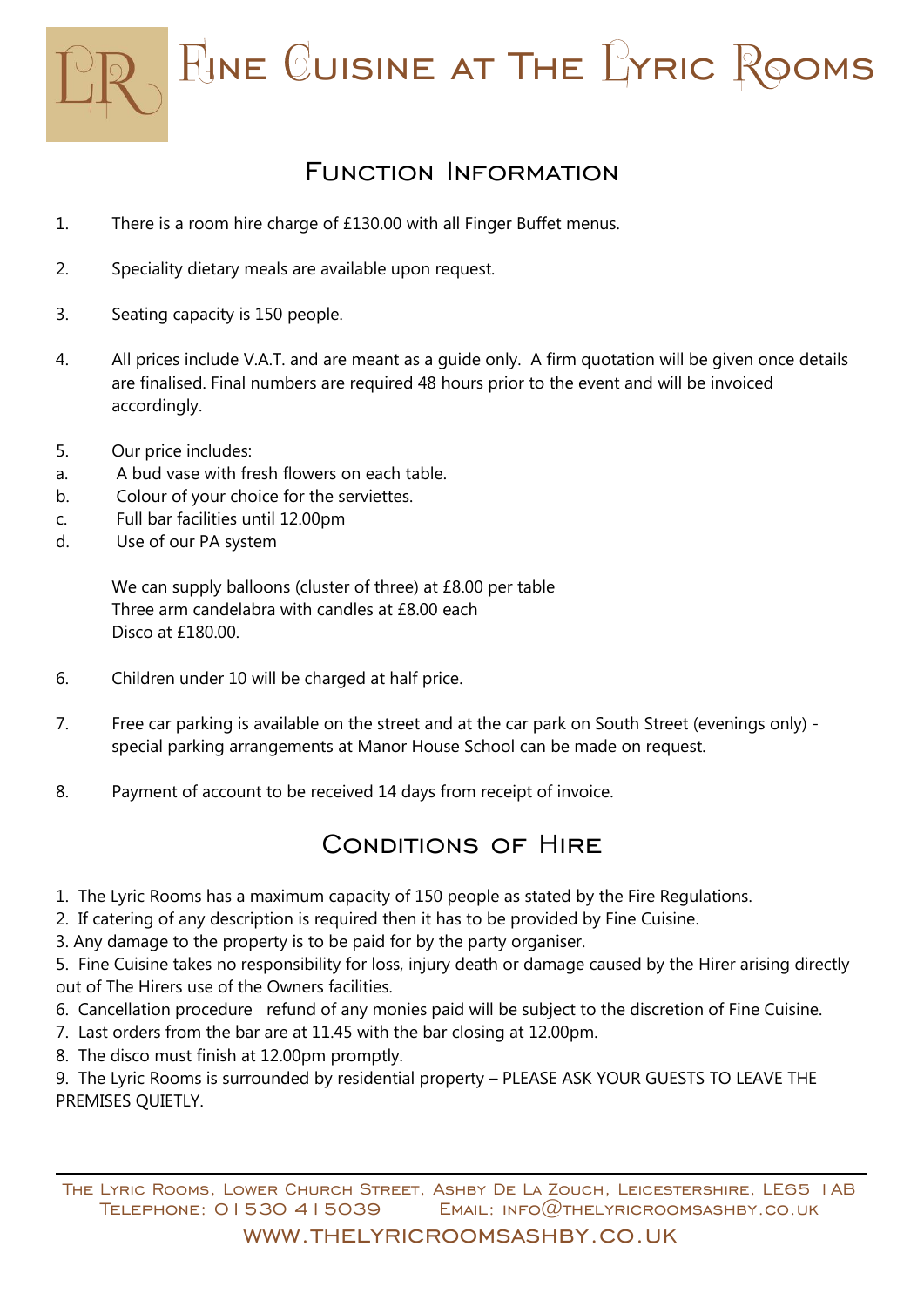

| abide by them.                                                                                                                                                                           |                                                                                                                      |                                                           |                                                         |
|------------------------------------------------------------------------------------------------------------------------------------------------------------------------------------------|----------------------------------------------------------------------------------------------------------------------|-----------------------------------------------------------|---------------------------------------------------------|
|                                                                                                                                                                                          |                                                                                                                      |                                                           |                                                         |
| <b>FINE CUISINE</b><br>The Lyric Rooms,<br>Lower Church Street,<br>Ashby De La Zouch,<br>Leicestershire, LE65 1AB<br>Email info@thelyricroomsashby.co.uk<br>www.thelyricroomsashby.co.uk |                                                                                                                      |                                                           |                                                         |
| Function:                                                                                                                                                                                |                                                                                                                      |                                                           |                                                         |
| Date:                                                                                                                                                                                    | <u> 1989 - Johann Barn, mars eta bainar eta industrial eta espainiar eta espainiar eta espainiar eta espainiar e</u> | Expected time of arrival:                                 |                                                         |
| Time of eating:                                                                                                                                                                          |                                                                                                                      | Estimated no. Guests:                                     | <u> 1980 - Johann Barbara, martin amerikan basar da</u> |
| Entertainment:                                                                                                                                                                           |                                                                                                                      | <u> 1980 - John Stein, Amerikaansk politiker († 1901)</u> |                                                         |
| Menu                                                                                                                                                                                     |                                                                                                                      |                                                           |                                                         |
| Sandwiches                                                                                                                                                                               |                                                                                                                      |                                                           |                                                         |
| Savouries                                                                                                                                                                                |                                                                                                                      |                                                           |                                                         |

The Lyric Rooms, Lower Church Street, Ashby De La Zouch, Leicestershire, LE65 1AB Telephone: 01530 415039 Email: info@thelyricroomsashby.co.uk www.thelyricroomsashby.co.uk